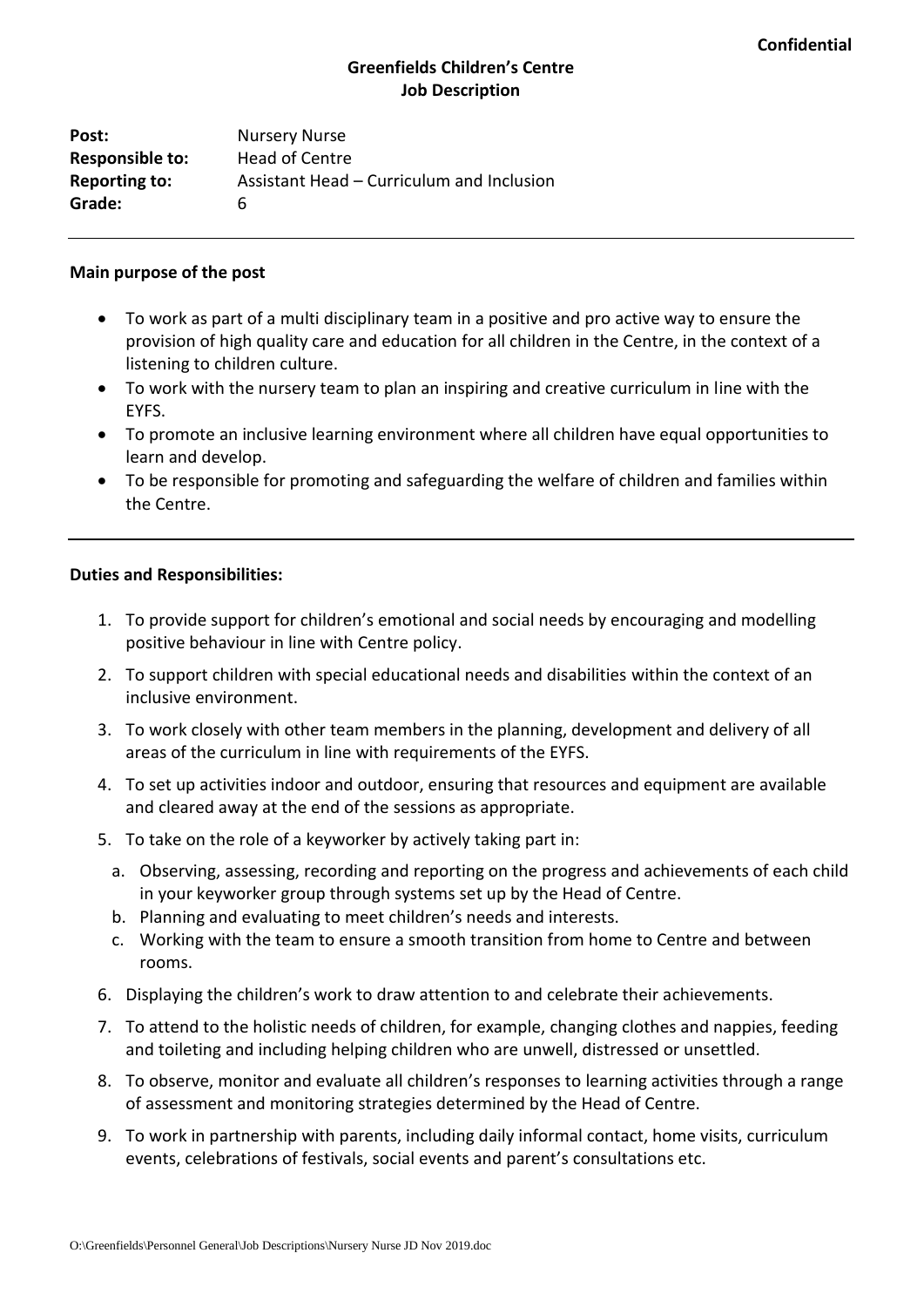- 10. To comply with and assist with the development of policies and procedures relating to child protection, health, safety and security. SEN/Inclusion and data protection, reporting all concerns to the appropriate named person.
- 11. To attend relevant meetings and participate in training opportunities and professional development as required.
- 12. To accompany children on visits, trips and out of school activities as required within contracted hours and to take responsibility for children.
- 13. To undertake regular accredited first aid training and to administer basic first aid.
- 14. To assist in the training and development of staff.
- 15. To adhere to the Centre health and safety policy including risk assessments.
- 16. To adhere to the Centre policy on equality, diversity and inclusion.
- 17. To adhere to the Centre code of conduct policy at all times.
- 18. Promote the positive and inspiring ethos of the Centre.
- 19. To undertake broadly similar duties commensurate with the level of the post as required by the Head of Centre.

Signatures Head of Centre: \_\_\_\_\_\_\_\_\_\_\_\_\_\_\_\_\_\_\_\_\_\_\_\_\_\_\_\_\_\_\_\_\_\_ Date: \_\_\_\_\_\_\_\_\_\_\_\_\_\_\_\_\_\_\_\_ Post holder: etc. and the contract of the Date: the Date:  $\Box$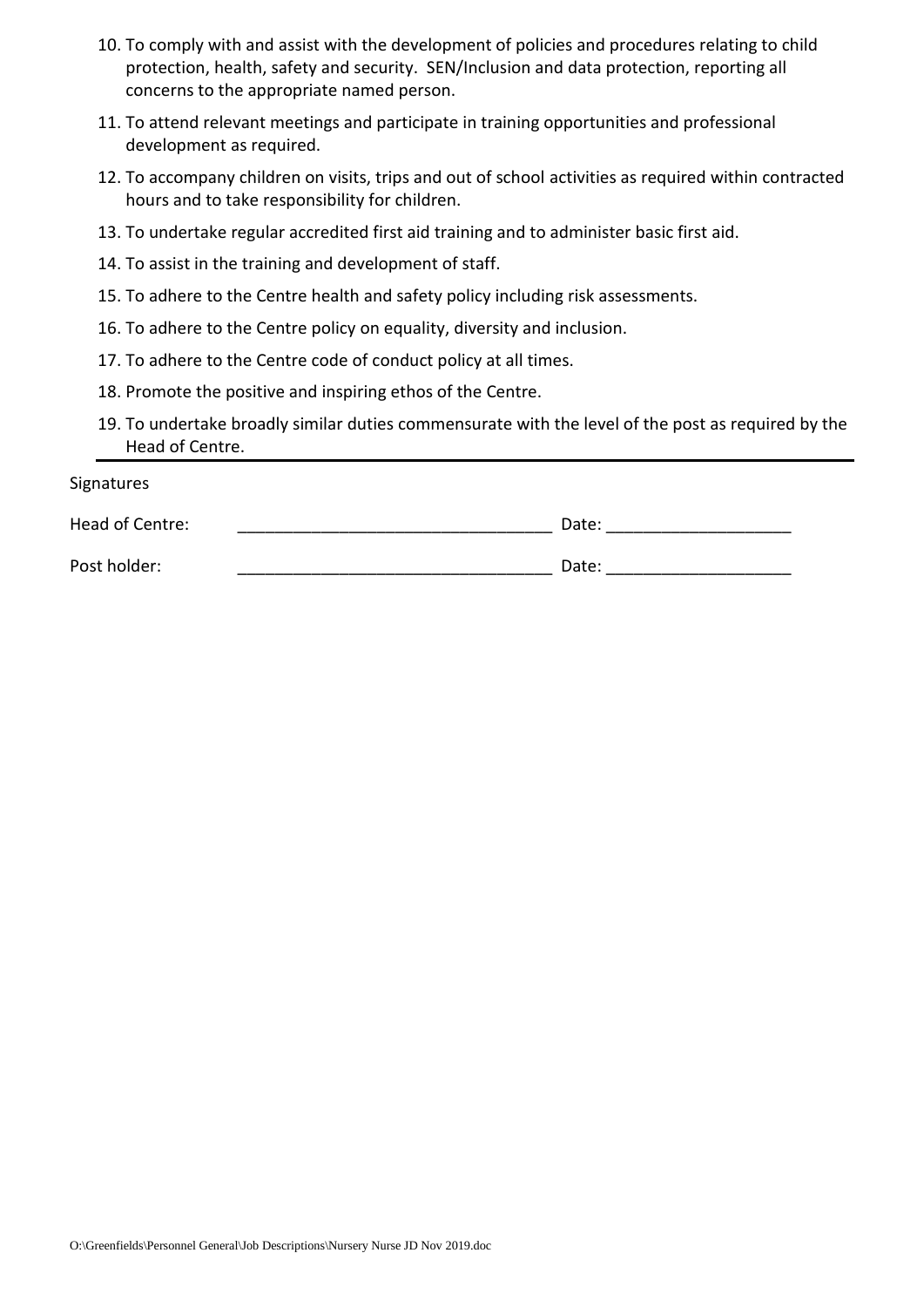## **Greenfields Children's Centre Person Specification Nursery Nurse**

This person specification lists the essential requirements needed in order to carry out the above post in the Centre.

Applicants will be short listed solely on them meeting these requirements.

## **Qualifications**

## **Essential requirements**

- 1. NNEB certificate, NVQ childcare level 3, CACHE or equivalent
- 2. Very good numeracy and literacy skills

## **Knowledge and abilities**

- 1. A working knowledge and sound understanding of the Early Years Foundation Stage and the ability to deliver in an exciting and stimulating way in a rich learning environment
- 2. Knowledge and Understanding of the planning and assessment process to meet the needs of young children as well as the ability to document their progress regularly.
- 3. An understanding of the support required for children with special educational needs and their individual educational plans.
- 4. An understanding of the importance of Child Protection and relevant procedures.
- 5. An understanding and awareness in supporting children from ethnic minority families, children with English as an additional language and children who are vulnerable in the context of an integrated children centre.
- 6. To comply with issues of confidentiality in accordance with relevant Data Protection and associated legislation.
- 7. To be actively involved in promoting all aspects of children's learning and participate in ongoing research and self-evaluation.
- 8. The ability to be part of a team and relate and communicate effectively with colleagues, parents and external agencies, both written and verbally.
- 9. Manage own time and work effectively to meet deadlines.
- 10. Promote equal opportunities and diversity in an inclusive community.
- 11. Support parents and children in Family Learning.
- 12. An ability to work in a multi-disciplinary team.
- 13. A commitment to the aims, ethos and values of the Centre.